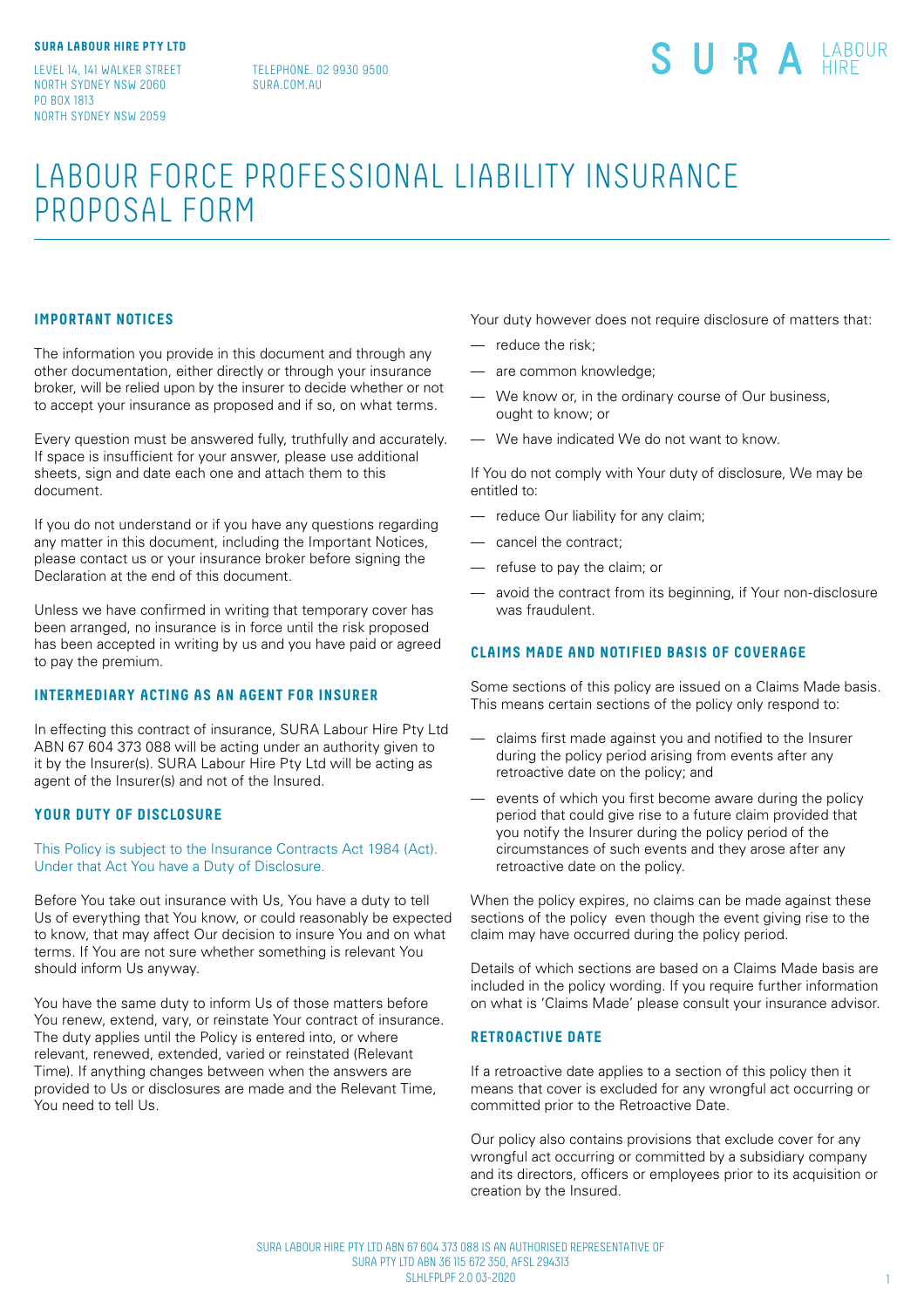LEVEL 14, 141 WALKER STREET NORTH SYDNEY NSW 2060 PO BOX 1813 NORTH SYDNEY NSW 2059

TELEPHONE. 02 9930 9500 SURA COM ALL

# **SUBROGATION WAIVER**

Our policy contains a provision that has the effect of excluding or limiting our liability in respect of a liability incurred solely by reason of the Insured entering into a deed or agreement excluding, limiting or delaying the legal rights or of recovery against another.

# **PRIVACY STATEMENT**

We are committed to protecting your privacy in accordance with the Privacy Act 1988 (Cth) and the Australian Privacy Principles (APPs), which will ensure the privacy and security of your personal information.

The information provided in this document and any other documents provided to us will be dealt with in accordance with our Privacy Policy. By executing this document you consent to collection, use and disclosure of your personal information in accordance with our Privacy Policy. If you do not provide the personal information requested or consent to its use and disclosure in accordance with our Privacy Policy, your application for insurance may not be accepted, we may not be able to administer your services/products, or you may be in breach of your duty of disclosure.

Our Privacy Policy explains how we collect, use, disclose and handle your personal information including transfer overseas and provision to necessary third parties as well as your rights to access and correct your personal information and make a complaint for any breach of the APPs.

A copy of our Privacy Policy is located on our website at www.sura.com.au

Please access and read this policy. If you have any queries about how we handle your personal information or would prefer to have a copy of our Privacy Policy mailed to you, please ask us.

If you wish to access your file please ask us.

# **GENERAL INSURANCE CODE OF PRACTICE**

We proudly support the General Insurance Code of Practice (the 'Code'). The purpose of the Code is to raise the standards of practice and service in the general insurance industry.

For further information on the Code, please visit www.codeofpractice.com.au or alternatively you can request a brochure on the Code from us.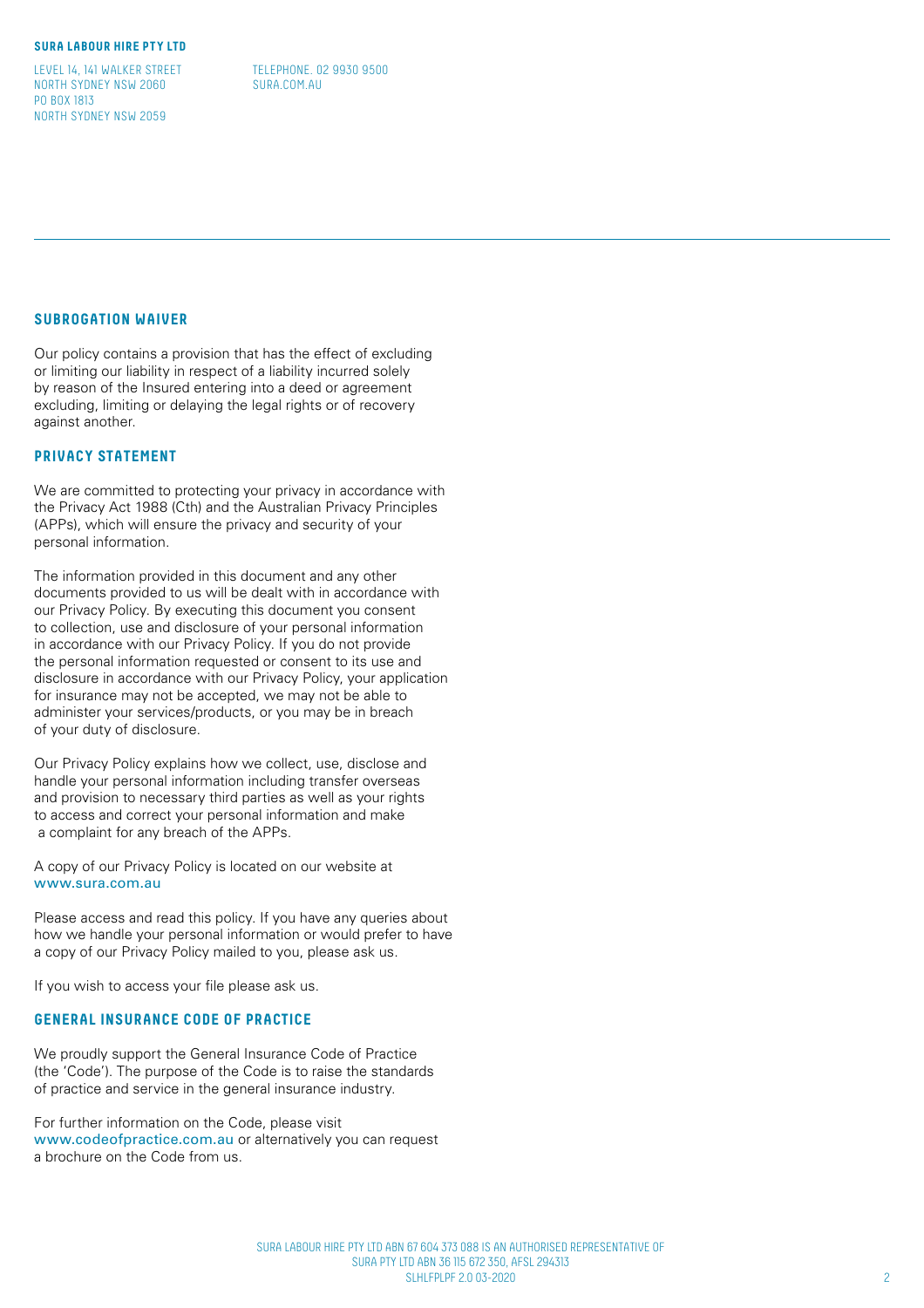# **YOUR DETAILS**

| Insured name(s)                                   |                                                    |                                                                                                                    |                                                                        |
|---------------------------------------------------|----------------------------------------------------|--------------------------------------------------------------------------------------------------------------------|------------------------------------------------------------------------|
| Is the Applicant a Private Company? $\Box$ Yes    | $\Box$ No                                          | or a Public Company? $\Box$ Yes                                                                                    | $\Box$ No                                                              |
| ABN                                               |                                                    |                                                                                                                    |                                                                        |
| Taxable percentage                                |                                                    | %                                                                                                                  |                                                                        |
| Trading name(s)                                   |                                                    |                                                                                                                    |                                                                        |
| <b>Street Address</b>                             |                                                    |                                                                                                                    | Postcode                                                               |
|                                                   |                                                    | If the business operates from more than one location, please attach a schedule of leased locations.                |                                                                        |
| Date business commenced trading                   |                                                    | company brochure, etc.)                                                                                            | (If less than 1 year, please attach CV of the Principal(s), Directors, |
|                                                   | Subsidary companies to be covered under the Policy |                                                                                                                    |                                                                        |
| Postal Address (if different from Street Address) |                                                    |                                                                                                                    |                                                                        |
|                                                   |                                                    |                                                                                                                    | Postcode                                                               |
| <b>Contact Details:</b>                           |                                                    |                                                                                                                    |                                                                        |
| <b>NAME</b>                                       | TELEPHONE NO.                                      | FACSIMILE NO.                                                                                                      | <b>EMAIL ADDRESS</b>                                                   |
|                                                   |                                                    |                                                                                                                    |                                                                        |
| WEBSITE ADDRESS                                   |                                                    |                                                                                                                    |                                                                        |
|                                                   |                                                    |                                                                                                                    |                                                                        |
|                                                   |                                                    | If the 'Insured' is a registered Company, please provide details of the Director(s) / Principal(s) of the Company: |                                                                        |
| NAME OF DIRECTOR(S) / PRINCIPAL(S)                | AGE                                                | QUALIFICATIONS                                                                                                     | DATE APPOINTED                                                         |
|                                                   |                                                    |                                                                                                                    |                                                                        |
|                                                   |                                                    |                                                                                                                    |                                                                        |
|                                                   |                                                    |                                                                                                                    |                                                                        |
|                                                   |                                                    |                                                                                                                    |                                                                        |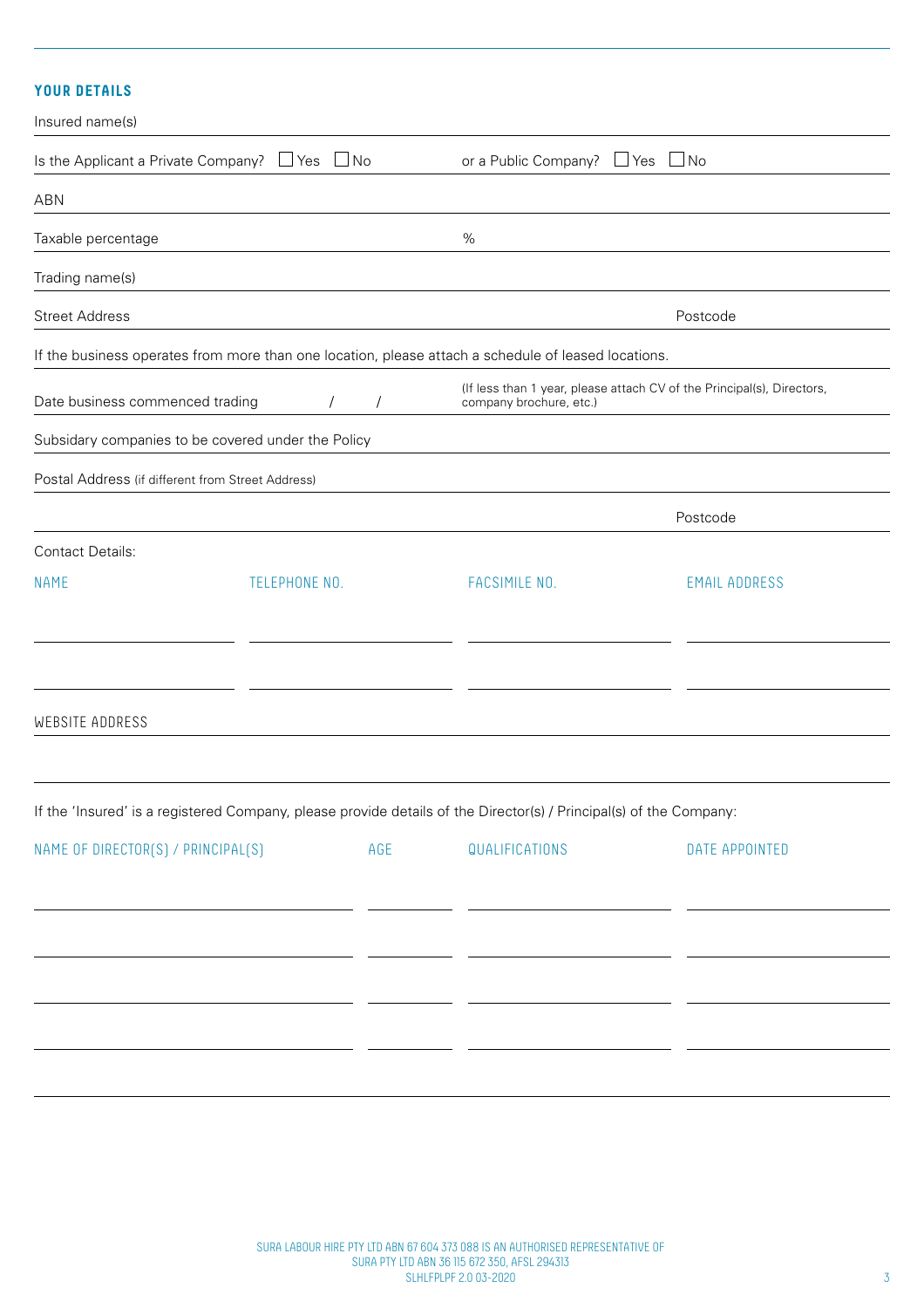|                                                               |                                                                                                                                       | Is Outside Directorship Cover to be included in the Proposed Insurance? If 'Yes' answer the following questions:                                                                                 | $\Box$ Yes $\Box$ No |
|---------------------------------------------------------------|---------------------------------------------------------------------------------------------------------------------------------------|--------------------------------------------------------------------------------------------------------------------------------------------------------------------------------------------------|----------------------|
| i)<br>ii)<br>Outside Entity and the % of such shareholding:   |                                                                                                                                       | the position held in the Outside Entity by the Director or Officer of the Financial institution:<br>the full legal name of any shareholder with 10% of more of the ordinary share capital of the |                      |
| NAME OF OUTSIDE ENTITY                                        | POSITION HELD                                                                                                                         | NAME OF SHAREHOLDERS<br>$HOLDING > 10\%$                                                                                                                                                         | % SHAREHOLDING       |
|                                                               |                                                                                                                                       |                                                                                                                                                                                                  |                      |
| If "Yes", please advise the licence(s) you hold:              | Are you required under either of the following Acts to hold a Labour Hire Licence?                                                    | $\Box$ Yes $\Box$ No                                                                                                                                                                             |                      |
|                                                               | Labour Hire Licensing Act 2017 (Qld), Labour Hire Licence number:                                                                     |                                                                                                                                                                                                  |                      |
|                                                               | Labour Hire Licensing Act 2018 (Vic), Labour Hire Licence number:<br>Labour Hire Licensing Act 2017 (SA), Labour Hire Licence number: |                                                                                                                                                                                                  |                      |
|                                                               |                                                                                                                                       |                                                                                                                                                                                                  |                      |
| <b>STAFF DETAILS</b><br>Current staff numbers of the insured: |                                                                                                                                       |                                                                                                                                                                                                  |                      |

|                             |     |     |     |    |           | LOCATION OF TOTAL STAFF (NUMBERS) |     |     |     |
|-----------------------------|-----|-----|-----|----|-----------|-----------------------------------|-----|-----|-----|
|                             | VIC | NSW | QLD | WA | <b>SA</b> | <b>NT</b>                         | ACT | TAS | 0/S |
| DIRECTORS/PRINCIPALS        |     |     |     |    |           |                                   |     |     |     |
| <b>INTERNAL EMPLOYEES</b>   |     |     |     |    |           |                                   |     |     |     |
| <b>ON-HIRED EMPLOYEES</b>   |     |     |     |    |           |                                   |     |     |     |
| <b>ON-HIRED CONTRACTORS</b> |     |     |     |    |           |                                   |     |     |     |
| <b>Total Staff</b>          |     |     |     |    |           |                                   |     |     |     |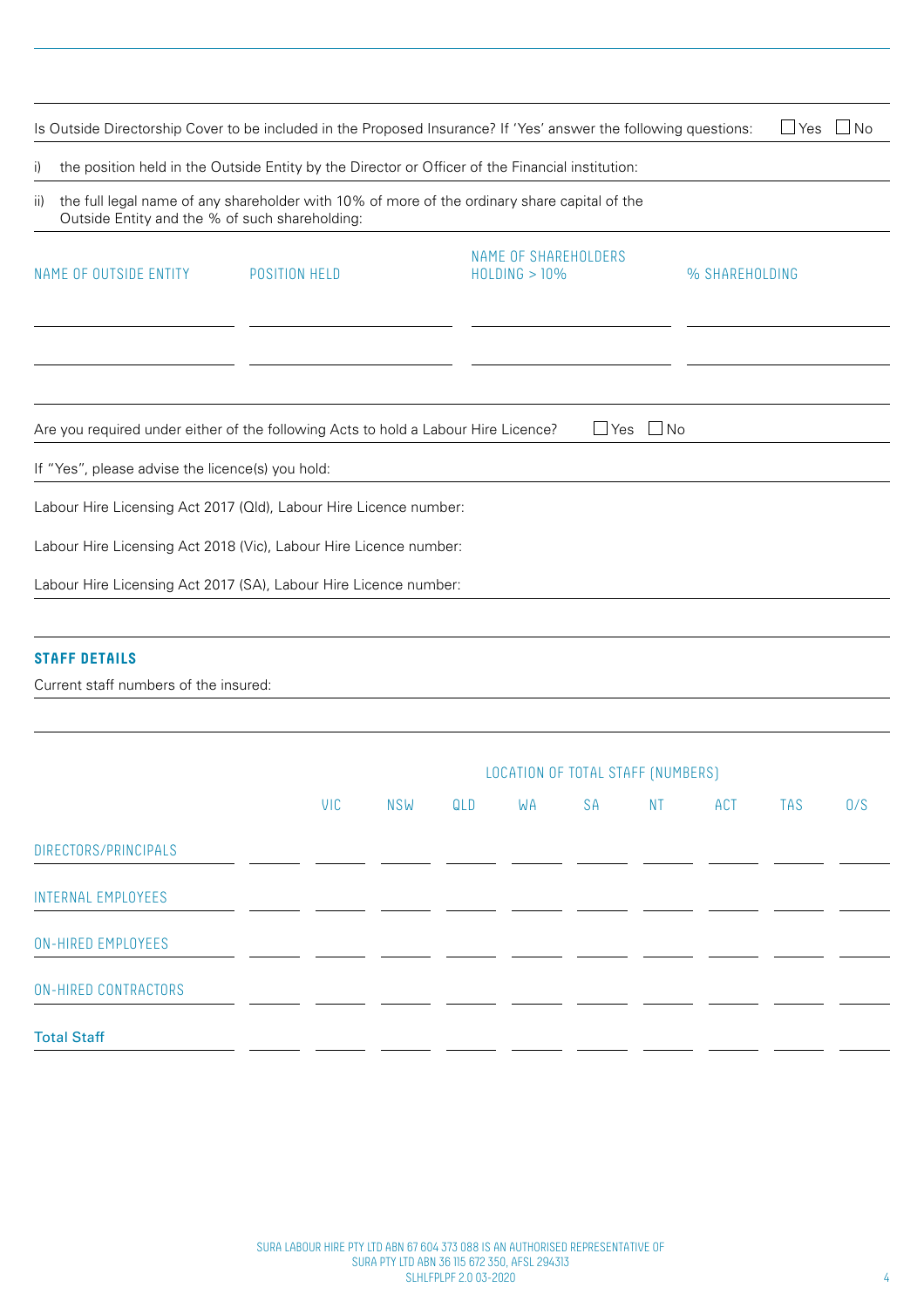# **YOUR BUSINESS ACTIVITIES**

Please complete all relevant sections.

Recruitment and Consulting Services are defined as:

- A. Placement of candidates in permanent positions.
- B. Temporary placement of Employees and Contractors for the provision of On-Hired Services.
- C. Employment consulting services in the areas of occupational health and safety, human resources, human resources relations, human resources management, employment, outsourcing, and psychological testing as a service separate to a temporary and permanent placements.
- D. Training and induction in all areas, including group training.
- E. Payroll management for Employees and Contractors.

But does not include contracting by the Insured in its own right, or the provision of other services unless specifically noted in the schedule.

|        | Insured(s) total turnover from all Recruitment and Consulting Services:                                                                                                                                                                                           |     |   |     |      |    |      |    |   |    |      |     |      |     |      |            |                                                                                                     |
|--------|-------------------------------------------------------------------------------------------------------------------------------------------------------------------------------------------------------------------------------------------------------------------|-----|---|-----|------|----|------|----|---|----|------|-----|------|-----|------|------------|-----------------------------------------------------------------------------------------------------|
|        | For the past 12 months                                                                                                                                                                                                                                            |     |   |     |      |    |      | \$ |   |    |      |     |      |     |      |            |                                                                                                     |
|        | Estimated for the next 12 months                                                                                                                                                                                                                                  |     |   |     |      |    |      | \$ |   |    |      |     |      |     |      |            |                                                                                                     |
|        | A) Please split the estimated annual turnover by state (to the nearest whole number):                                                                                                                                                                             |     |   |     |      |    |      |    |   |    |      |     |      |     |      |            |                                                                                                     |
| VIC    | $\%$                                                                                                                                                                                                                                                              | NSW | % | QLD | $\%$ | WA | $\%$ | SA | % | ΝT | $\%$ | ACT | $\%$ | TAS | $\%$ | 0/S        | $\%$                                                                                                |
| $\ast$ | From 1 January 2018, small businesses will be exempt from paying NSW Stamp Duty on certain types of insurance.<br>If eligible for the Stamp Duty exemption, please complete and return to Us the attached NSW Small Business Stamp Duty<br>Exemption Declaration. |     |   |     |      |    |      |    |   |    |      |     |      |     |      |            |                                                                                                     |
|        | <b>TERMS OF BUSINESS</b><br>Do you on-hire labour (employees and/or independent contractors)?                                                                                                                                                                     |     |   |     |      |    |      |    |   |    |      |     |      |     |      | $\Box$ Yes | - I No                                                                                              |
|        | If 'Yes', please attach a copy of your standard terms of business or client contract.                                                                                                                                                                             |     |   |     |      |    |      |    |   |    |      |     |      |     |      |            |                                                                                                     |
|        | Do you assume any liability under contract?                                                                                                                                                                                                                       |     |   |     |      |    |      |    |   |    |      |     |      |     |      | $\Box$ Yes | $\overline{\phantom{a}}$ $\overline{\phantom{a}}$ $\overline{\phantom{a}}$ $\overline{\phantom{a}}$ |
|        | If so this may not be covered under the policy. Please provide full details and attach copies of such contracts.                                                                                                                                                  |     |   |     |      |    |      |    |   |    |      |     |      |     |      |            |                                                                                                     |
|        |                                                                                                                                                                                                                                                                   |     |   |     |      |    |      |    |   |    |      |     |      |     |      |            |                                                                                                     |
|        | A. PERMANENTS: Please advise the fees that you are paid and expect to be paid for placing candidates on a permanent basis.                                                                                                                                        |     |   |     |      |    |      |    |   |    |      |     |      |     |      |            |                                                                                                     |
|        |                                                                                                                                                                                                                                                                   |     |   |     |      |    |      |    |   |    |      |     |      |     |      |            |                                                                                                     |
|        |                                                                                                                                                                                                                                                                   |     |   |     |      |    |      |    |   |    |      |     |      |     |      |            |                                                                                                     |

B. ON-HIRED SERVICES: A key factor in premium calculation is the work being performed by the on-hired casual workers.

Please attach a schedule of current placements to indicate the work being carried out as a guide. In the categories below, please set out the gross turnover (including any trust distributions) that you earn and expect to earn for your Employees and/or Contractors who are on-hired to your clients.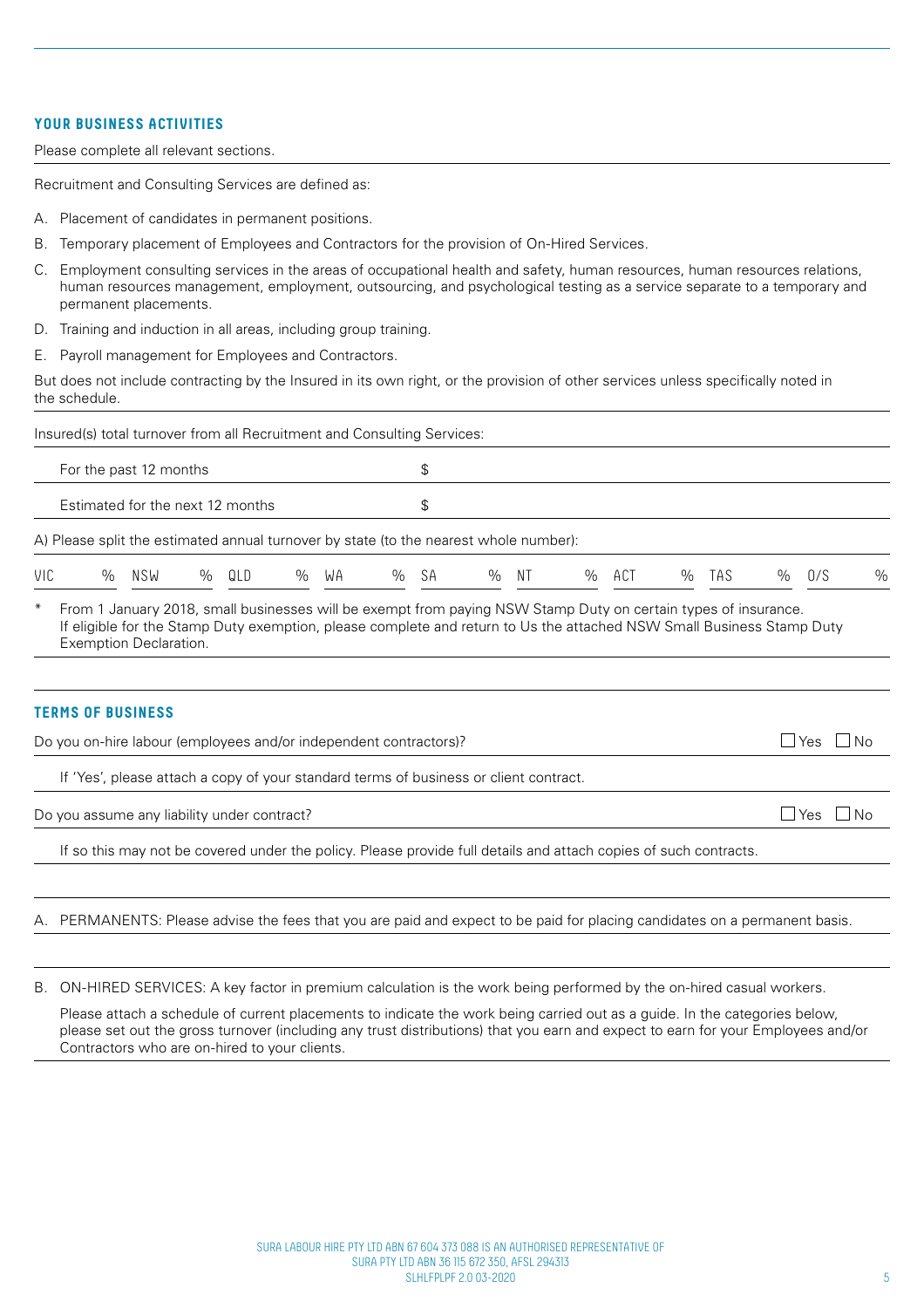| PAST<br>12 MONTHS<br>ACTUAL | <b>NFXT</b><br><b>12 MONTHS</b><br>ESTIMATED |
|-----------------------------|----------------------------------------------|
|                             |                                              |

| AVIATION                                                         | \$<br>\$                                            | <b>ACCOUNTANTS</b>                            | \$                                            | \$                    |
|------------------------------------------------------------------|-----------------------------------------------------|-----------------------------------------------|-----------------------------------------------|-----------------------|
| <b>ABATTOIR WORKERS</b>                                          |                                                     | ARCHITECTS                                    | \$                                            | \$                    |
| <b>(SUBJECT TO INJURY EXCLUSION</b><br>FOR ON-HIRED CONTRACTORS) | \$<br>${\mathbb S}$                                 | <b>CARE WORKERS</b>                           |                                               |                       |
| CONSTRUCTION                                                     | \$<br>${\mathbb S}$                                 | (AT NURSING HOMES,<br>AGED CARE OR HOSPITALS) | ${\mathbb S}$                                 | \$                    |
| <b>CONSTRUCTION -CIVIL</b>                                       | \$<br>${\mathbb S}$                                 | CHILDCARE WORKERS                             | \$                                            | \$                    |
| <b>DRIVERS</b>                                                   | \$<br>\$                                            | CLERICAL/SECRETARIAL                          | \$                                            | \$                    |
| ELECTRICAL                                                       | \$<br>\$                                            | COMMUNICATIONS                                | \$                                            | \$                    |
| <b>FOOD PROCESSING</b>                                           | \$<br>\$                                            | <b>ENGINEERS</b>                              | $\, \, \raisebox{12pt}{$\scriptstyle \circ$}$ | \$                    |
| <b>MARINE</b>                                                    | \$<br>${\mathbb S}$                                 | HOSPITALITY                                   | \$                                            | \$                    |
| MECHANICAL                                                       | \$<br>$\, \, \raisebox{12pt}{$\scriptstyle \circ$}$ | <b>IT CONSULTANTS</b>                         | \$                                            | $\boldsymbol{\theta}$ |
| MINING - ABOVE GROUND                                            | \$<br>$\, \, \raisebox{12pt}{$\scriptstyle \circ$}$ | SOCIAL WORKERS                                | \$                                            | \$                    |
| MINING - BELOW GROUND                                            | \$<br>${\mathbb S}$                                 | YOUTH WORKERS                                 | \$                                            | \$                    |
| PLUMBING                                                         | \$<br>\$                                            | OTHERS?                                       | \$                                            | \$                    |
| <b>RETAIL</b>                                                    | \$<br>\$                                            | If Yes, please describe:                      |                                               |                       |
| <b>STORES</b>                                                    | \$<br>\$                                            |                                               |                                               |                       |
| <b>WAREHOUSING</b>                                               | \$<br>\$                                            |                                               |                                               |                       |
| WELDING                                                          | \$<br>\$                                            |                                               |                                               |                       |
| <b>OTHERS?</b>                                                   | \$<br>\$                                            |                                               |                                               |                       |
|                                                                  |                                                     |                                               |                                               |                       |

If Yes, please describe:

|                              | PAST             |
|------------------------------|------------------|
| EMPLOYEES/TEMPORARIES        | <b>12 MONTHS</b> |
| (SKILL GROUPS OR SKILL TYPE) | ACTUAL           |

**BLUE COLLAR ON-HIRED WORKERS WHITE COLLAR ON-HIRED WORKERS** S \$ \$ ACCOUNTANTS \$ \$ ARCHITECTS \$ CARE WORKERS (AT NURSING HOMES, AGED CARE OR HOSPITALS) \$ CHILDCARE WORKERS \$ CLERICAL/SECRETARIAL \$ COMMUNICATIONS \$ IT CONSULTANTS \$ SOCIAL WORKERS \$ YOUTH WORKERS **\$** \$ If Yes, please describe:

NEXT 12 MONTHS ESTIMATED

| <b>GEOTECHNICIANS</b><br>(DECLINE FOR PROFESSIONAL<br>INDEMNITY COVER)                       | \$<br>\$ |
|----------------------------------------------------------------------------------------------|----------|
| <b>GEOTECHNICAL ENGINEERS</b><br>(DECLINE FOR PROFESSIONAL<br>INDEMNITY COVER)               | ß.       |
| <b>BUILDING SURVEYORS/CERTIFIERS</b><br>(DECLINE FOR PROFESSIONAL<br><b>INDEMNITY COVER)</b> | \$       |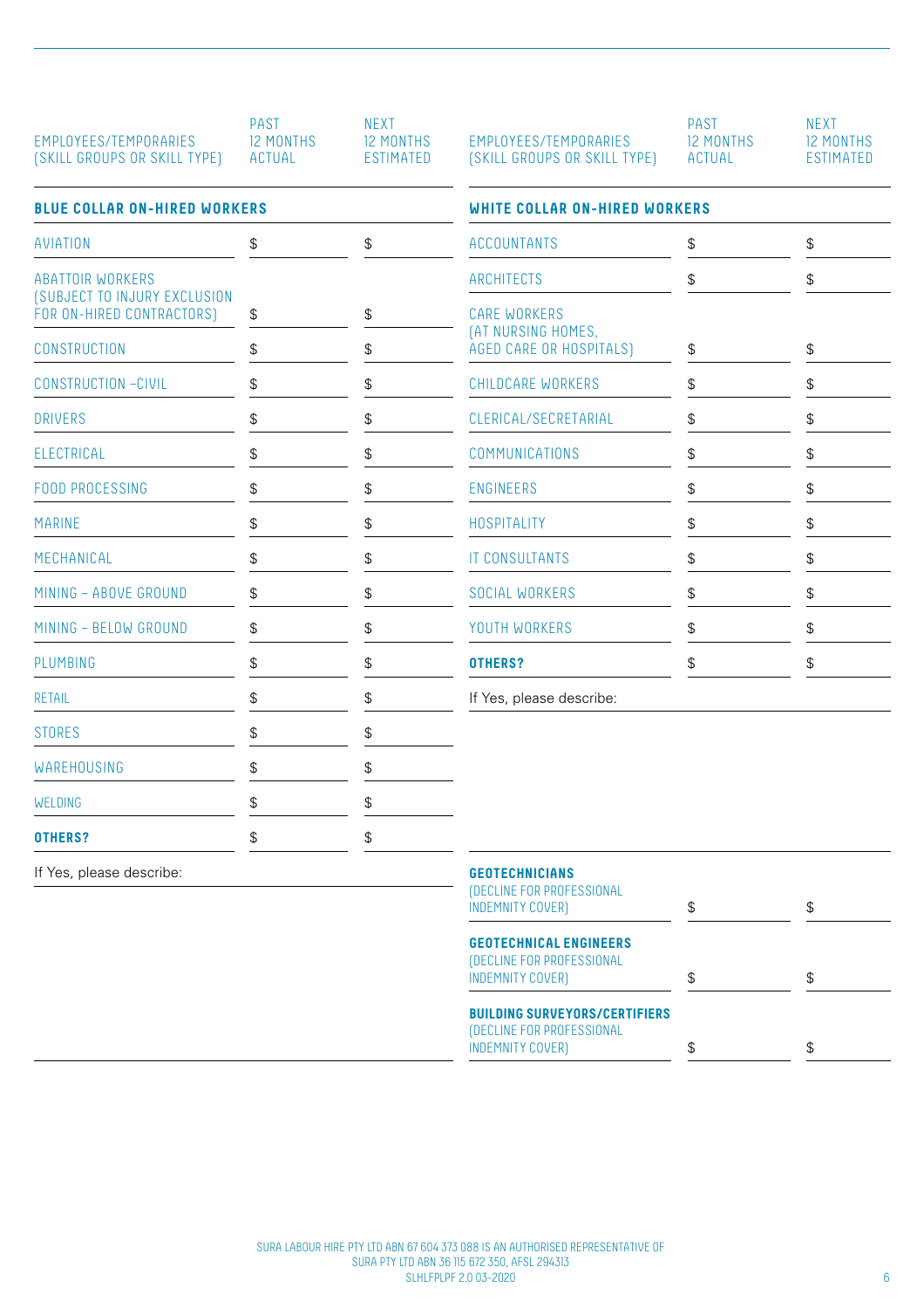#### **HEALTH PRACTITIONERS ON-HIRED**

Please note that the on-hiring of any of the following health practitioners is not covered under the Professional Indemnity cover provided by our Policy, unless We agree in writing to allow such and coverage may be subject to special conditions, additional endorsements/exclusions as required by Ourselves.

#### **HEALTH PRACTITIONER**

(AS DEFINED WITHIN THE HEALTH PRACTITIONER REGULATION NATIONAL LAW (THE NATIONAL LAW) AS IN FORCE IN EACH STATE AND/OR TERRITORY OF AUSTRALIA)

Chinese medicine practitioner, chinese herbal dispenser, chinese herbal medicine practitioner, oriental medicine practitioner or acupuncturist.

Chiropractor.

Dentist, dental therapist/ hygienist/prosthetist or oral health therapist.

Medical practitioner and/or medical specialist. (As regulated by the Medical Board of Australia) (Total Professional Indemnity exclusion to apply)

Medical radiation practitioner, diagnostic radiographer, medical imaging technologist, radiographer, nuclear medicine scientist, nuclear medicine technologist or radiation therapist.

Nurse, registered nurse, nurse practitioner, enrolled nurse.

Midwife, midwife practitioner. (Already excluded under Midwifery and Maternity/Obstetrics procedures exclusion applicable to Insuring Clause 9. Professional Indemnity of the Policy)

Occupational therapist.

Optometrist, optician.

Osteopath.

Paramedic.

Pharmacist, pharmaceutical chemist.

Physiotherapist, physical therapist.

Podiatrist, chiropodist.

Psychologist.

If you on-hire any of the above then we require you to list the health practitioners that you on-hire, together with the estimated annual gross turnover derived from such on-hiring:

Do you insist that the above health practitioners you on-hire have their own appropriate professional indemnity insurance arrangements, that comply with an approved registration standard for the health profession in which the health practitioner is registered?

# $\Box$  Yes  $\Box$  No

Please provide the industries of your top 5 clients and the percentage they represent of your annual income.

 $\%$  $\%$  $\%$  $\%$  $\%$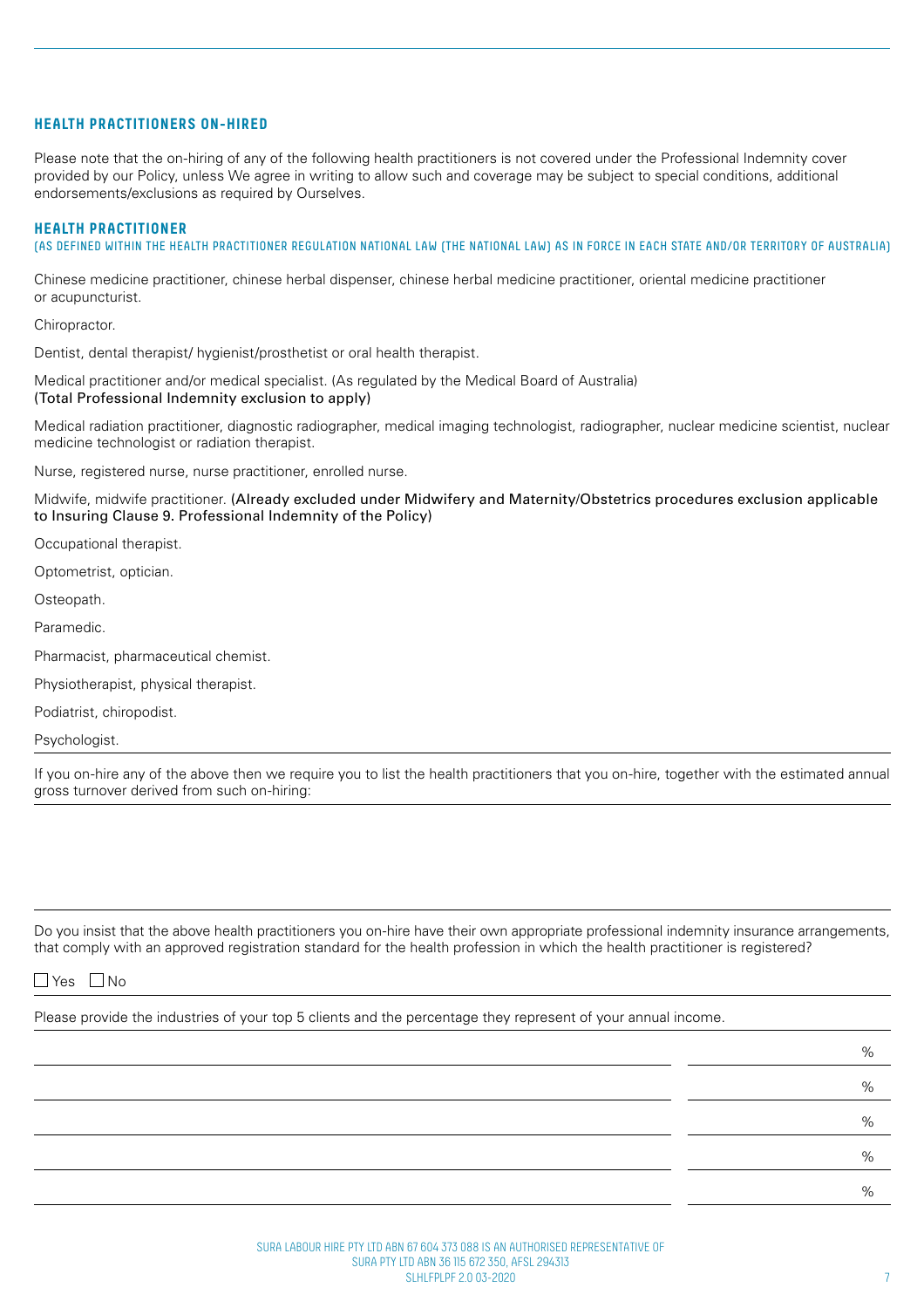| $C.$ i) |                     | Do you provide employment consulting services?<br>(Separate to candidate placement and on-hiring)                                                                                                                                                                                                                                               | $\sqcup$ Yes         | l INo     |
|---------|---------------------|-------------------------------------------------------------------------------------------------------------------------------------------------------------------------------------------------------------------------------------------------------------------------------------------------------------------------------------------------|----------------------|-----------|
|         | ii)                 | Advise last 12 months fees from employment consulting services:                                                                                                                                                                                                                                                                                 | \$                   |           |
|         | iii)                | Advise next 12 months estimated fees from employment consulting services:                                                                                                                                                                                                                                                                       | \$                   |           |
| $D.$ i) |                     | Do you provide training and induction services, including group training?                                                                                                                                                                                                                                                                       | $\Box$ Yes           | ⊥No       |
|         | ii)                 | Advise last 12 months fees from training and induction services:                                                                                                                                                                                                                                                                                | \$                   |           |
|         | $\vert \vert \vert$ | Advise next 12 months estimated fees from training and induction services:                                                                                                                                                                                                                                                                      | \$                   |           |
| Е.      | i)                  | Do you provide payroll management services for Employees and Contractors?                                                                                                                                                                                                                                                                       | $\sqcup$ Yes         | $\Box$ No |
|         | ii)                 | Advise last 12 months fees from payroll management services:                                                                                                                                                                                                                                                                                    | \$                   |           |
|         | III)                | Advise next 12 months estimated fees from payroll management services:                                                                                                                                                                                                                                                                          | \$                   |           |
| F.      | i)                  | Do you undertake any business activities other than those listed under the definition of<br>Recruitment and Consulting Services as per page 4 of this proposal?                                                                                                                                                                                 | $\sqcup$ Yes         | ∐No       |
|         | ii)                 | If Yes, is insurance cover required for these other activities?                                                                                                                                                                                                                                                                                 | $\Box$ Yes           | - I No    |
|         | $\vert \vert \vert$ | If insurance cover is required, please provide as an attachment full details of the other business activities.                                                                                                                                                                                                                                  |                      |           |
|         | $\mathsf{IV}$       | Advise last 12 months income from other business activities:                                                                                                                                                                                                                                                                                    | \$                   |           |
|         | V)                  | Advise next 12 months estimated income from other business activities:                                                                                                                                                                                                                                                                          | \$                   |           |
| G. i)   |                     | Do you undertake business outside of Australia?                                                                                                                                                                                                                                                                                                 | $\Box$ Yes $\Box$ No |           |
|         | ii)                 | If Yes, please provide details:                                                                                                                                                                                                                                                                                                                 |                      |           |
| $H.$ i) |                     | Note: The geographical limit for Public Liability is worldwide excluding the Dominion of Canada and the United States of America<br>and their territories and protectorates; and any Territories embargoed by the Commonwealth of Australia.<br>Is any work performed by you or on your behalf on or within any offshore platforms and/or rigs? | $\Box$ Yes           | $\Box$ No |
|         | ii)                 | If Yes, please provide details of work performed and estimated turnover from this activity:                                                                                                                                                                                                                                                     |                      |           |
|         |                     |                                                                                                                                                                                                                                                                                                                                                 | \$                   |           |
|         | $_{1}$              | Is any underwater work performed by you or on your behalf?                                                                                                                                                                                                                                                                                      | $\Box$ Yes           | $\Box$ No |
|         | ii)                 | If Yes, please provide details of work performed and estimated turnover from this activity:                                                                                                                                                                                                                                                     |                      |           |
|         |                     |                                                                                                                                                                                                                                                                                                                                                 | \$                   |           |
|         |                     |                                                                                                                                                                                                                                                                                                                                                 |                      |           |
|         |                     |                                                                                                                                                                                                                                                                                                                                                 |                      |           |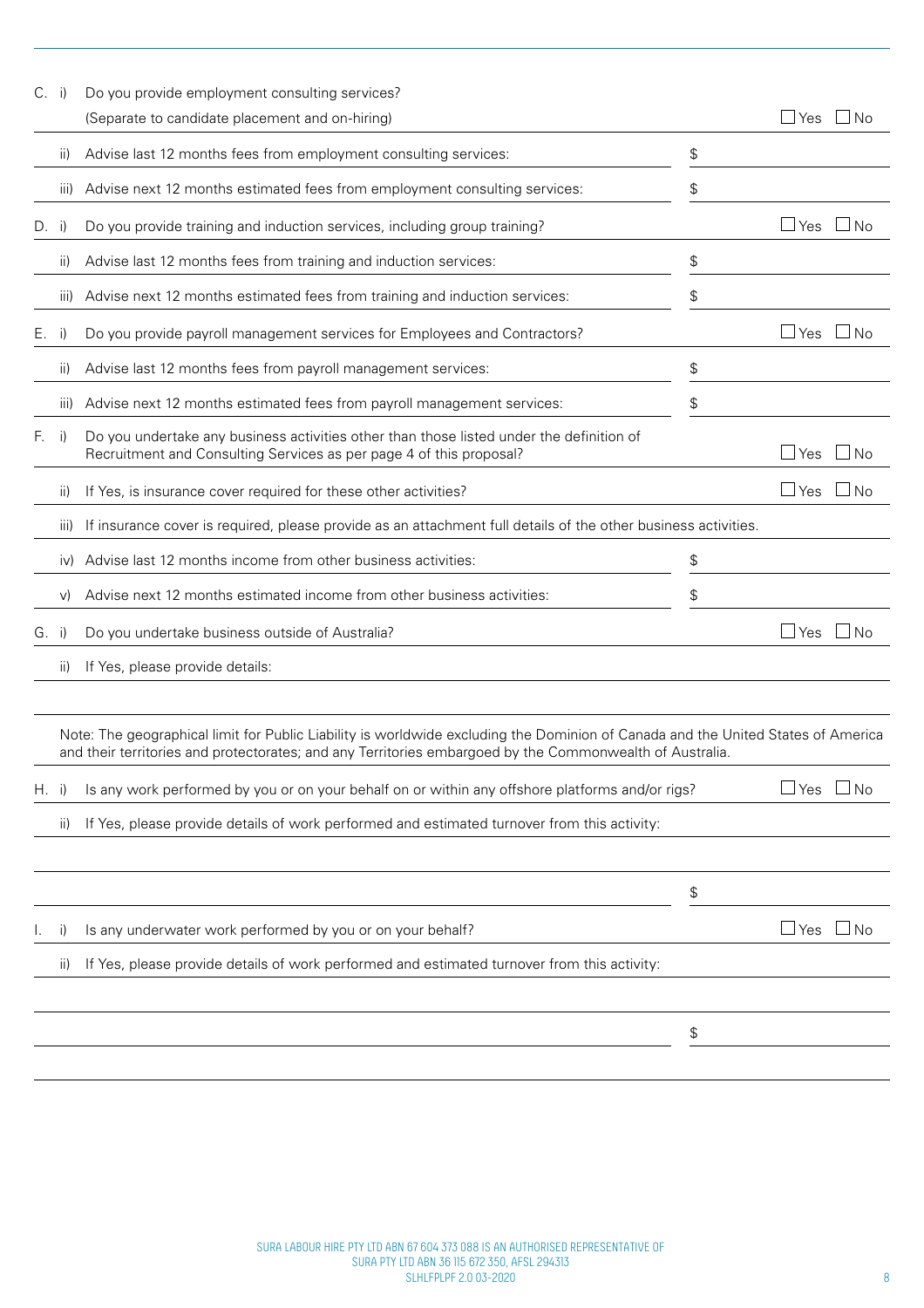# **INSURANCE HISTORY**

| Are you currently insured for Public and Products Liability or Professional Indemnity or Management Liability? |                          |                       |                      | $\Box$ Yes $\Box$ No           |
|----------------------------------------------------------------------------------------------------------------|--------------------------|-----------------------|----------------------|--------------------------------|
| If Yes, please provide details:                                                                                |                          |                       |                      |                                |
| <b>POLICIES</b>                                                                                                | <b>EXPIRY DATE</b>       | <b>AMOUNT INSURED</b> | <b>EXCESS AMOUNT</b> | <b>NAME OF INSURER</b>         |
| General Liability                                                                                              | $\sqrt{2}$<br>$\sqrt{2}$ | \$                    | \$                   |                                |
| Professional Liability                                                                                         |                          | \$                    | \$                   |                                |
| Management Liability                                                                                           |                          | \$                    | \$                   |                                |
| Have you ever had an insurer:                                                                                  |                          |                       |                      |                                |
| Decline an application?<br>i)                                                                                  |                          |                       |                      | $\Box$ Yes $\Box$ No           |
| Impose special terms?<br>ii)                                                                                   |                          |                       |                      | $\Box$ Yes $\Box$ No           |
| Decline to renew your insurance?<br>iii)                                                                       |                          |                       |                      | $\Box$ Yes<br>$\Box$ No        |
| Cancel your insurance?<br>iv)                                                                                  |                          |                       |                      | $\Box$ Yes $\Box$<br><b>No</b> |
| If Yes, please provide details:                                                                                |                          |                       |                      |                                |
| <b>DATE</b>                                                                                                    | CIRCUMSTANCES            |                       |                      |                                |
|                                                                                                                |                          |                       |                      |                                |
| $\prime$<br>$\prime$                                                                                           |                          |                       |                      |                                |
|                                                                                                                |                          |                       |                      |                                |

#### **CLAIMS INFORMATION**

#### IN ANSWERING THE QUESTIONS IN THIS SECTION ENQUIRY SHOULD BE MADE OF ALL RELEVANT PRINCIPALS, DIRECTORS, EMPLOYEES, CONTRACTORS, AND SUBSIDIARIES ("ENQUIRY")

After enquiry, in the past five years has a claim or claims been made against the Insured, or any of its past or present principals, directors, employees, contractors, or subsidiaries in respect of bodily injury (excluding Workers Compensation claims), property damage, breach of duty, breach of legislation or statute in relation to the operation of the Insured's business, Public or Products Liability or Professional Indemnity or Management Liability?  $\square$  Yes  $\square$  No

| If 'Yes', please provide details: |               |
|-----------------------------------|---------------|
| <b>DATE</b>                       | CIRCUMSTANCES |
|                                   |               |
|                                   |               |

After enquiry, are any of the principals, directors, employees, contractors, or subsidiaries aware of any facts or circumstances past or present, which might give rise to a claim being made against the Insured, its principals, directors, employees, contractors, or subsidiaries in respect of bodily injury (excluding Workers Compensation claims), property damage, breach of duty, breach of legislation or statute in relation to the operation of the Insured's business, Public or Products Liability or Professional Indemnity or Management Liability?  $\square$  Yes  $\square$  No

If 'Yes', please provide details: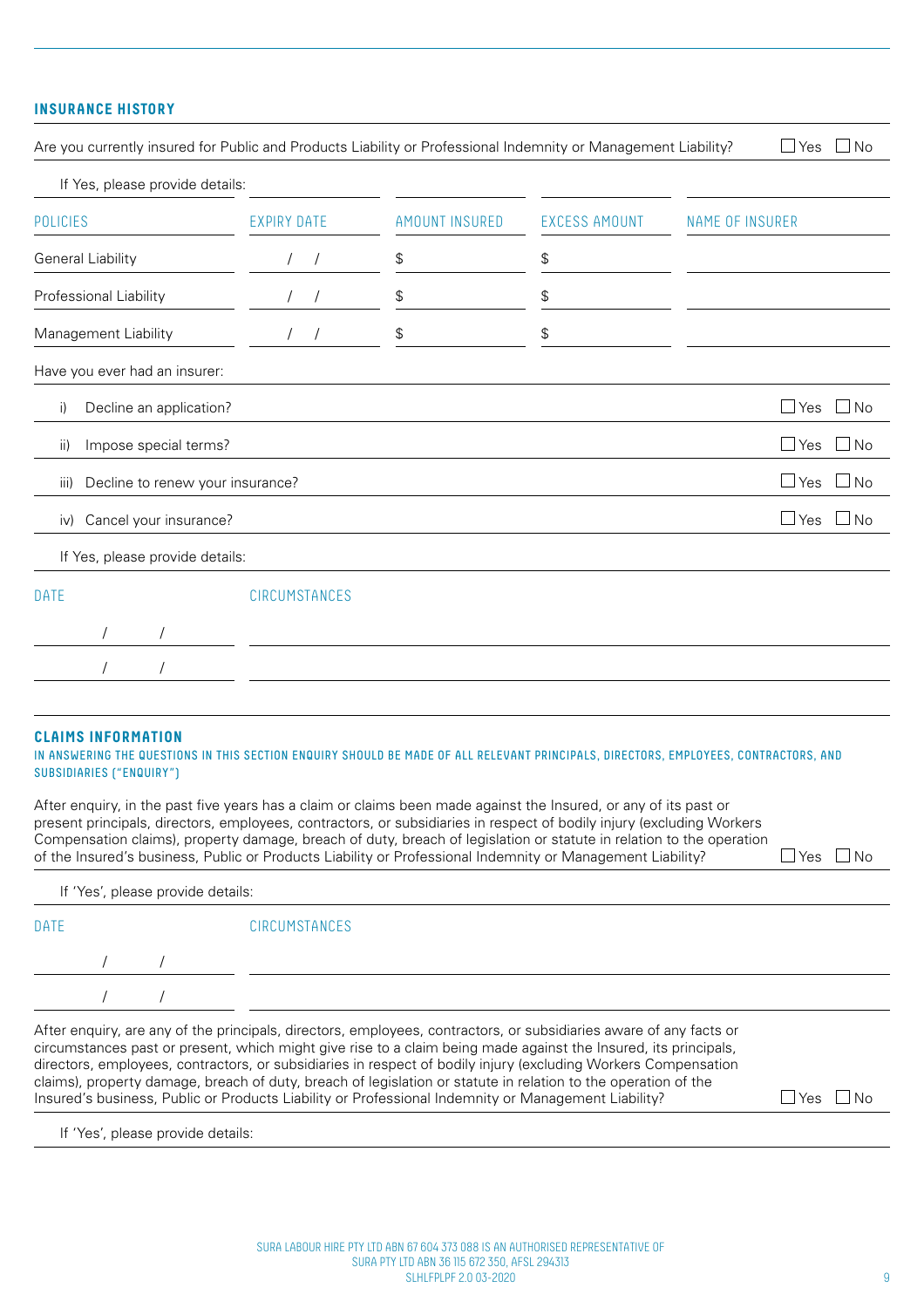|  | <b>CIRCUMSTANCES</b> |
|--|----------------------|
|  |                      |
|  |                      |

statute or regulation, particularly under the Corporations Act or Competition and Consumer Act 2010 (Commonwealth) or the Australian Consumer Law 2010 or Trade Practices Act or OH&S Act or any hearings or enquiries (including coronial enquiries) under the provisions of those statutes or regulations or more generally?  $\Box$  Yes  $\Box$  No

#### If 'Yes', please provide details:

#### **FINANCIAL INFORMATION**

To enable the Insurer to consider this application, please provide us with a copy of the Applicant's Annual Financial Statements for the past two (2) years. Please note if no financials are supplied the Management Liability cover will be subject to an insolvency exclusion.

#### Please advise:

| Type of Company: Private / Incorporated Association / Mutual Co-Operative / Public Listed  |  |
|--------------------------------------------------------------------------------------------|--|
| Total Asset value of company<br>$\vert \vert$                                              |  |
| Total profit or loss represented by brackets () made in the last financial year<br>$\  \ $ |  |

# **LIMITS OF LIABILITY**

Please select the Limit of liability required:

| <b>GENERAL LIABILITY</b> | $\Box$ \$ 5,000,000 | $\Box$ \$ 10,000,000 | $\Box$ \$ 15,000,000 | $\Box$ \$ 20,000,000 |                      |
|--------------------------|---------------------|----------------------|----------------------|----------------------|----------------------|
| PROFESSIONAL LIABILITY   | $\Box$ \$ 500,000   | $\Box$ \$ 1,000,000  | $\Box$ \$ 2.000.000  | $\Box$ \$5.000.000   | $\Box$ \$ 10,000,000 |
| MANAGEMENT LIABILITY     | $\Box$ \$ 500,000   | $\Box$ \$ 1,000,000  | $\Box$ \$ 2,000,000  | $\Box$ \$5.000.000   | $\Box$ \$ 10,000,000 |

# **OPTIONAL EXTENSION — EMPLOYMENT PRACTICES LIABILITY**

| Do you require cover for employment practices liability?       | Yes     No |
|----------------------------------------------------------------|------------|
| If Yes, please state limit required.                           |            |
| Please advise estimated number of Full Time Equivalents (FTE): |            |